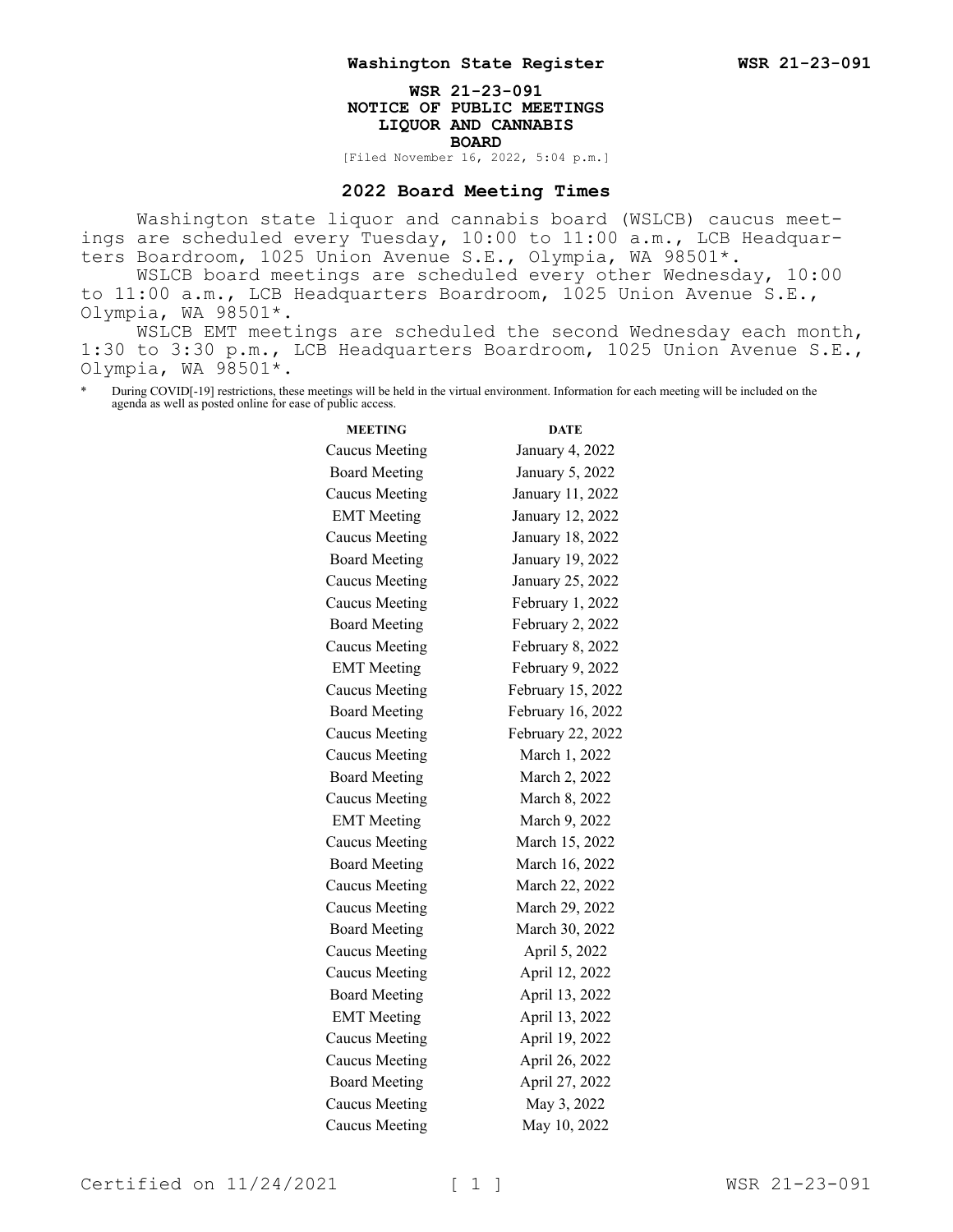## **Washington State Register WSR 21-23-091**

| <b>MEETING</b>        | <b>DATE</b>        |
|-----------------------|--------------------|
| <b>Board Meeting</b>  | May 11, 2022       |
| <b>EMT</b> Meeting    | May 11, 2022       |
| <b>Caucus Meeting</b> | May 17, 2022       |
| <b>Caucus Meeting</b> | May 24, 2022       |
| <b>Board Meeting</b>  | May 25, 2022       |
| <b>Caucus Meeting</b> | May 31, 2022       |
| <b>Caucus Meeting</b> | June 7, 2022       |
| <b>Board Meeting</b>  | June 8, 2022       |
| <b>EMT</b> Meeting    | June 8, 2022       |
| Caucus Meeting        | June 14, 2022      |
| <b>Caucus Meeting</b> | June 21, 2022      |
| <b>Board Meeting</b>  | June 22, 2022      |
| <b>Caucus Meeting</b> | June 28, 2022      |
| <b>Caucus Meeting</b> | July 5, 2022       |
| <b>Board Meeting</b>  | July 6, 2022       |
| <b>Caucus Meeting</b> | July 12, 2022      |
| <b>EMT</b> Meeting    | July 13, 2022      |
| <b>Caucus Meeting</b> | July 19, 2022      |
| <b>Board Meeting</b>  | July 20, 2022      |
| <b>Caucus Meeting</b> | July 26, 2022      |
| <b>Caucus Meeting</b> | August 2, 2022     |
| <b>Board Meeting</b>  | August 3, 2022     |
| Caucus Meeting        | August 9, 2022     |
| <b>EMT</b> Meeting    | August 10, 2022    |
| <b>Caucus Meeting</b> | August 16, 2022    |
| <b>Board Meeting</b>  | August 17, 2022    |
| <b>Caucus Meeting</b> | August 23, 2022    |
| Caucus Meeting        | August 30, 2022    |
| <b>Board Meeting</b>  | August 31, 2022    |
| <b>Caucus Meeting</b> | September 6, 2022  |
| <b>EMT</b> Meeting    | September 7, 2022  |
| <b>Caucus Meeting</b> | September 13, 2022 |
| <b>Board Meeting</b>  | September 14, 2022 |
| Caucus Meeting        | September 20, 2022 |
| <b>Caucus Meeting</b> | September 27, 2022 |
| <b>Board Meeting</b>  | September 28, 2022 |
| Caucus Meeting        | October 4, 2022    |
| Caucus Meeting        | October 11, 2022   |
| <b>Board Meeting</b>  | October 12, 2022   |
| <b>EMT</b> Meeting    | October 12, 2022   |
| <b>Caucus Meeting</b> | October 18, 2022   |
| <b>Caucus Meeting</b> | October 25, 2022   |
| <b>Board Meeting</b>  | October 26, 2022   |
| Caucus Meeting        | November 1, 2022   |
| <b>Caucus Meeting</b> | November 8, 2022   |
| <b>Board Meeting</b>  | November 9, 2022   |
| <b>EMT</b> Meeting    | November 9, 2022   |
|                       |                    |